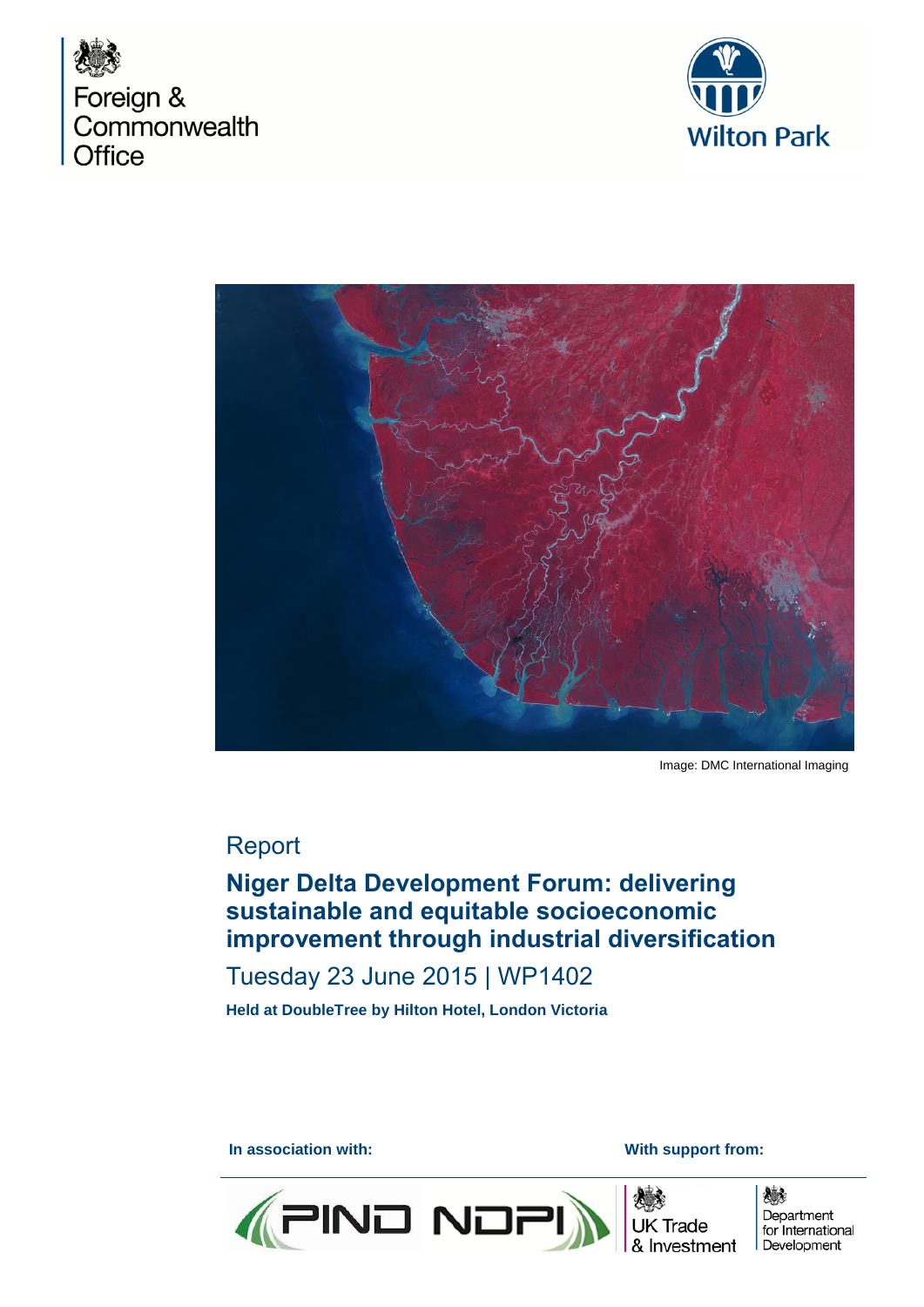

# Report

# **Niger Delta Development Forum: delivering sustainable and equitable socioeconomic improvement through industrial diversification**

## Tuesday 23 June 2015 | WP1402

### **Held at DoubleTree by Hilton Hotel, London Victoria**

This high level roundtable aimed to build upon the work of the Niger Delta Partnership Initiative (NDPI) and its public, private and civil society partners as they collaborate to promote equitable economic growth in the Niger Delta. What influence will the newly elected Nigerian government have on the region's development over time?

The forum convened a wide range of stakeholders and partners to discuss the complex security and economic challenges facing the people of the Niger Delta and identified new opportunities to work together for the development of the region.

The select group of expert participants benefited from the inclusive, off the record format to speak frankly about how to fulfil the region's socioeconomic development potential.

## **Key points**

- The public and private sector must not pursue interests in isolation but work together with regular dialogue to identify and pursue development opportunities. Information-sharing will enhance mutually beneficial and sustainable partnerships and market competition to increase investment opportunities and interest in the region.
- As the largest investment and revenue generator for local government, the oil and gas industry has become a preoccupation in the region. New strategies for socioeconomic development must promote growth without increasing dependency on oil and gas, such as solar or hydro energy and agri-businesses.
- Rent-seeking has come to dominate the economy of the Niger Delta through political patronage, extortion and illegal oil bunkering. As a fundamentally domestic process, the region needs to drive a major behavioural change. The loss of political power and fall in oil prices presents a 'window of opportunity' to transition cities from inequitable, unstable platforms to urban centres with effective organisations, using scale connectivity and clustering together to form an effective and growing economy.
- The election of General Muhammadu Buhari as the new Nigerian President presents an opportunity for development. Great optimism surrounds the new administration, particularly regarding Buhari's zero-tolerance approach to corruption and military expertise to defeat the growing threat posed by various militant groups.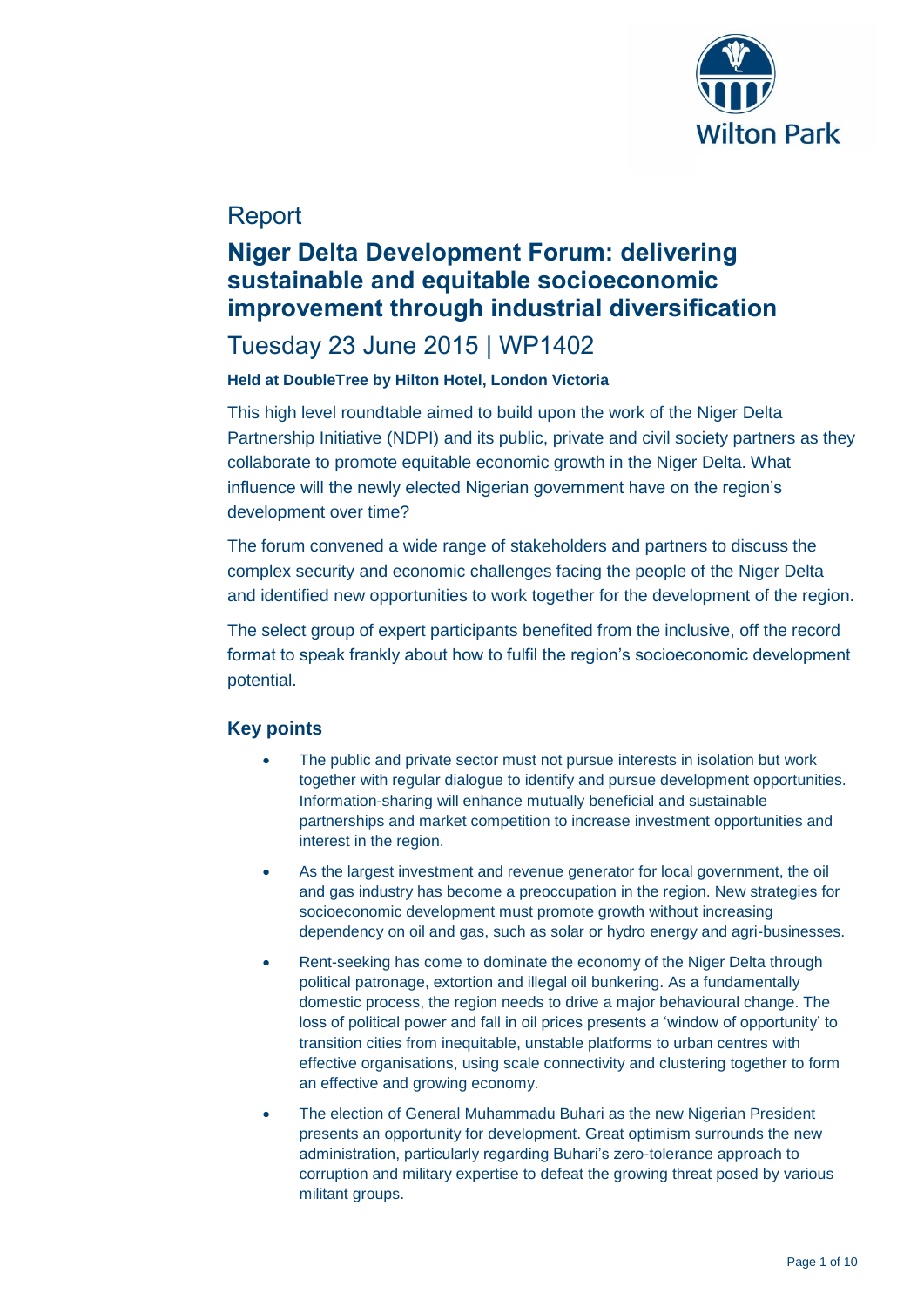"People usually see just a small piece of the value chain, often just their piece and even then incompletely"

 "Workshops need to be structured around accurate content and clear definition of constraints"

### **Driving market growth: encouraging collaboration and competition**

- 1. Information in the Niger Delta is often considered as a source of power and therefore citizens and organisations are not incentivised, or sometimes lack the appropriate systems, to share data and research. Improved systems for sharing information are essential to stimulate behavioural change among market actors, encourage increasingly productive relationships and foster sustained economic growth through mutually beneficial market competition.
- 2. In order to build an effective organisation in either the private or the public sector, individuals throughout the supply chain must have confidence in the quality of the product. The workforce must first internalise and invest in the quality of the product and objectives of the organisation before external investors or market competitors can value the business.
- 3. By continually increasing the productivity of individual market actors at the same functional level within the sector through 'good' competition, the level of innovation and productive capacity of firms will steadily increase to match and outperform, rather than undercut, competitors, thus making the entire sector more efficient and productive.
- 4. Sectors will grow when market competition drives shared learning, development of mutually beneficial solutions and innovation. Drivers for sustainable growth such as effective coordination, cooperation and pressure for innovation are dependent on good information flow to identify market opportunities, which suppliers are meeting those markets and which technologies can enhance productivity and competitiveness. Public platforms for information-sharing are vital to facilitate good cooperation and to build transparent, long-term and trusted relationships that can respond to common opportunities and threats.
- 5. Economic growth in the Niger Delta region is restricted by not only a paucity of information and market research, but also a lack of analysis and validation of information, whether public or private. As such greater understanding is needed of the ways that information can be used to properly stimulate investment and build competitiveness.
- 6. In the modern age of the internet, it is relatively easy to access data, but the key issue is identifying the right and most relevant information and knowing how best to use it effectively. Only once clear objectives have been set regarding the data's use can correct and effective analysis be carried out.
- 7. It is essential not to let short-term interests overshadow long-term, sustainable market growth through increased information sharing to those able to use it productively. A participatory review of studies to share and validate information with key industry stakeholders has proven to be a powerful tool for developing linkages and partnerships for future action.
- 8. A clear value proposition for all parties needs to be shared among involved parties to establish mutual benefits and ensure greater long-term information sharing. An example of a good data collection and sharing initiative was NDPI's aquaculture value chain project 'Market for Fish Feed in Delta State'. Starting with identifying stakeholders requiring data (fish farmers, feed companies and government), NDPI facilitated information sharing among key market actors and carried out detailed analysis to identify previously missed market opportunities.
- 9. Nigerian companies which need technical, financial or management assistance and experience need to clearly identify capability gaps in order to develop into efficient and safe suppliers which international oil companies can use in Nigeria. By identifying opportunities for expansion within local companies, new skilled and semi-skilled jobs can be created for the local workforce. It is estimated that by 2050 the Nigerian population will surpass that of Europe; therefore in order to promote sustainable growth it is essential to encourage training and offering much-needed opportunities for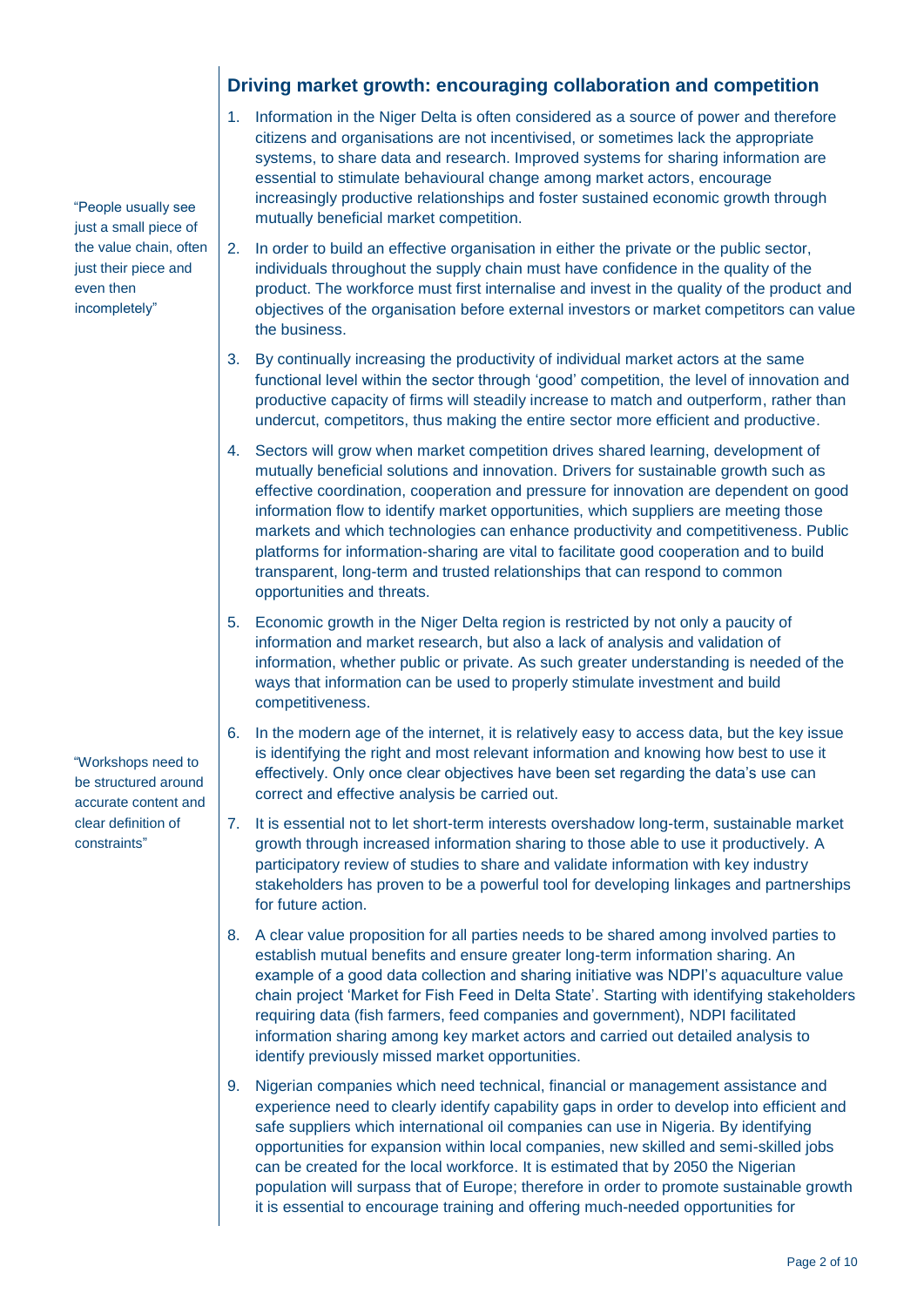development to younger generations.

10. Since 2009, 65 new partnerships have been formed between UK and Nigerian companies, creating 2300 skilled jobs and 5200 semi-skilled jobs. This has created a new generation of independent Nigerians, fostering skills, such as welding and fabrication, that can be transferred from the oil and gas industry to other sectors and creating partnerships for future action.

### **Past challenges and future opportunities**

#### **Rent-seeking and insecurity**

- 11. Rent-seeking has come to dominate the economy of the Niger Delta through political patronage, extortion and illegal and industrial-scale oil bunkering. The consequences of trying to live on these forms of rent-seeking include lawlessness, increased income inequality, insecurity and economic disaster for legitimate businesses. As this type of illicit behaviour is a fundamentally domestic circumstance, the region's governments need to be proactive in driving major behavioural change and change of expectations. In contrast to Abuja, the national epicentre of rent-seeking, Lagos has become the economic capital of West Africa, where legitimate business takes place with support from local government to build services for a stronger economy.
- 12. Before the Niger Delta is able to move beyond rent-seeking, it is essential to accept that the only way to become prosperous is to become productive. In order to build prosperity, the Niger Delta must create contexts in which effective organisations (combining scale and specialisation) can thrive.
- 13. Oil bunkering is deeply integrated into the politics, economics and business of the region, with a large number of people complicit in the theft. Oil companies have internationalised the problem, coining the term 'blood oil', reflective of the blood diamond campaign. Participants agreed that Nigeria needs to own the problem with the support of the international community to strengthen maritime and port security.
- 14. Key challenges in the Niger Delta include poverty, unemployment and lack of security fed by a lack of government presence. The absence of police formation leads to flows of migration and terrorism along the old trading routes, making moving from one area to another challenging. Local companies cannot provide security but suffer from unstable or insecure trade routes. To address this, rent-seeking must be eliminated and policecivil relationships must be developed.
- 15. Security is a vital public good, enabled by strong infrastructure and public services, such as decent policing and reliable street lighting. The high cost of criminality to firms (eg in the form of specialised security staff) acts like a tax and produces an unsustainable cost to local businesses. Increased domestic security would create an economy of its own, but the main challenge is implementing security initiatives in an economic and political environment which thrives on instability and insecurity.

#### **Industrial diversification**

- 16. The oil industry is the largest generator of revenue for government and draws the largest investments in the region. Yet opportunities for growth must be sought without increasing dependency on oil to achieve an efficient and diverse economy.
- 17. There is huge potential for development of the gas industry in the Niger Delta, but the current federal strategy is not creating an enabling environment for gas production. Fuelling generators through local access to energy such as gas is a key enabler to kick-start the economy and tackle oil bunkering.
- 18. The major challenge to industrialisation is local access to energy. It remains important to continue to develop the oil and gas sector for export, but domestic use of power within the region must be prioritised. In order to facilitate a transition from gas to electricity, the last government of Nigeria spent extensive time getting legislation in

 "The Niger Delta's past is rent seeking – if it were going to turn into Dubai it would've done it by now"

 "Oil and gas have become an 'unhealthy preoccupation' of the Niger Delta"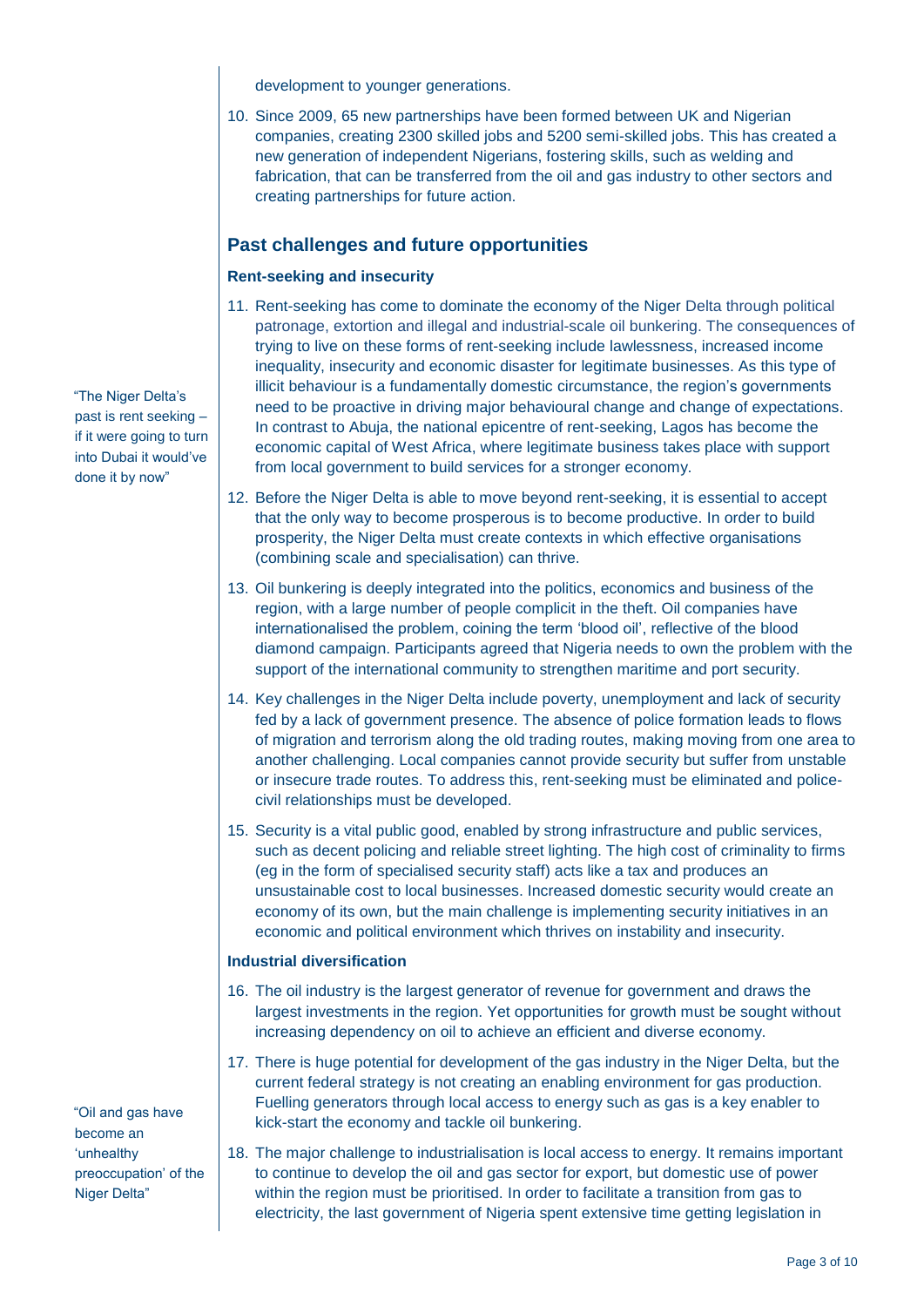place to enable private generation but nothing has happened on the ground.

- 19. The unsustainable exploitation of the environment by the oil and gas industry has led to crippling pollution along coastlines and the destruction of habitats that were formerly relied upon for livelihoods. An important opportunity for sustainable development is restoring the fishing ability of local people, which will require extensive environmental cleaning. Technology exists but currently there is no funding, creating a possible opportunity to invest in the future of the Niger Delta's coastal cities.
- 20. The current fall in oil prices creates an opportunity to end rent-seeking behaviour. Rents have fallen more than proportionately to oil prices, and less money is to be gained from illegal bunkering. This presents an opportunity to transition to more stable, well-governed coastal cities with effective institutions, allowing organisations to use scale and connectivity together to form an effective and growing economy.
- 21. In addition to increased investment opportunities, diversification from oil will create employment and training opportunities for skilled workers – a significant gap in the Delta's employable labour force, currently including women, for whom micro-credit facilities can enhance the living conditions of families. With a high reproduction rate comes a high rate of unemployment; development of alternative industries would prevent younger generations turning to criminality and bunkering to support families.

#### **Governance**

- 22. The first transition from one democratic government to another in Nigeria with the election of President Muhammadu Buhari has stimulated great optimism for the future of the Niger Delta, perhaps in excess of what can be achieved. Key questions are how in reality the oil industry will be managed and to what degree and to whom Buhari will delegate.
- 23. Too often companies talk of the role of corporate social responsibility as their contribution to development initiatives within the Delta, but the real contribution is taxation. The full focus of the government should be identifying uses for the benefits and revenues generated through taxation whilst ensuring transparency of public spending. To create greater stability in the region, individual states' governments must identify how to collectively have oversight over public spending to benefit the local area, combat terrorism and involve citizens in the democratic process.
- 24. It is well-documented that a major challenge for the Niger Delta is the prevalence of corruption. Buhari's zero-tolerance approach to corruption is promising, but there is much more to work on than can be achieved in four years. Key to combatting corruption is ensuring that independent, trustworthy individuals are appointed to positions of power and are given support from early stages.
- 25. The Nigerian public sector has been primarily motivated by personal short-term gain rather than long-term public interest. The Nigerian public distrust government officials, creating a need for independent and trusted bodies to reinforce the integrity of politicians and change the perception of the electorate.
- 26. The end of the Delta's amnesty programme for militias provides suitable timing for innovative approaches for the new administration to ensure stability in the region. The amnesty programme, which started last year, provides a window of opportunity for development among reduced violence and militancy.

#### **Improved infrastructure: making connections**

27. The greatest endowment of the Delta is not, as most observers might think, its vast resources of oil and gas, but its shoreline and ports. African cities which will thrive are port cities with better connectivity to global markets. Local government must foster a prosperous public environment in the form of functional cities; Port Harcourt presents good opportunities for development with its existing two sea ports and ocean terminal. If properly utilised it will allow commerce which is currently blocked in Lagos, and

 "20,000 UK nationals work in Nigeria at any one time, generating £6 billion of bilateral trade"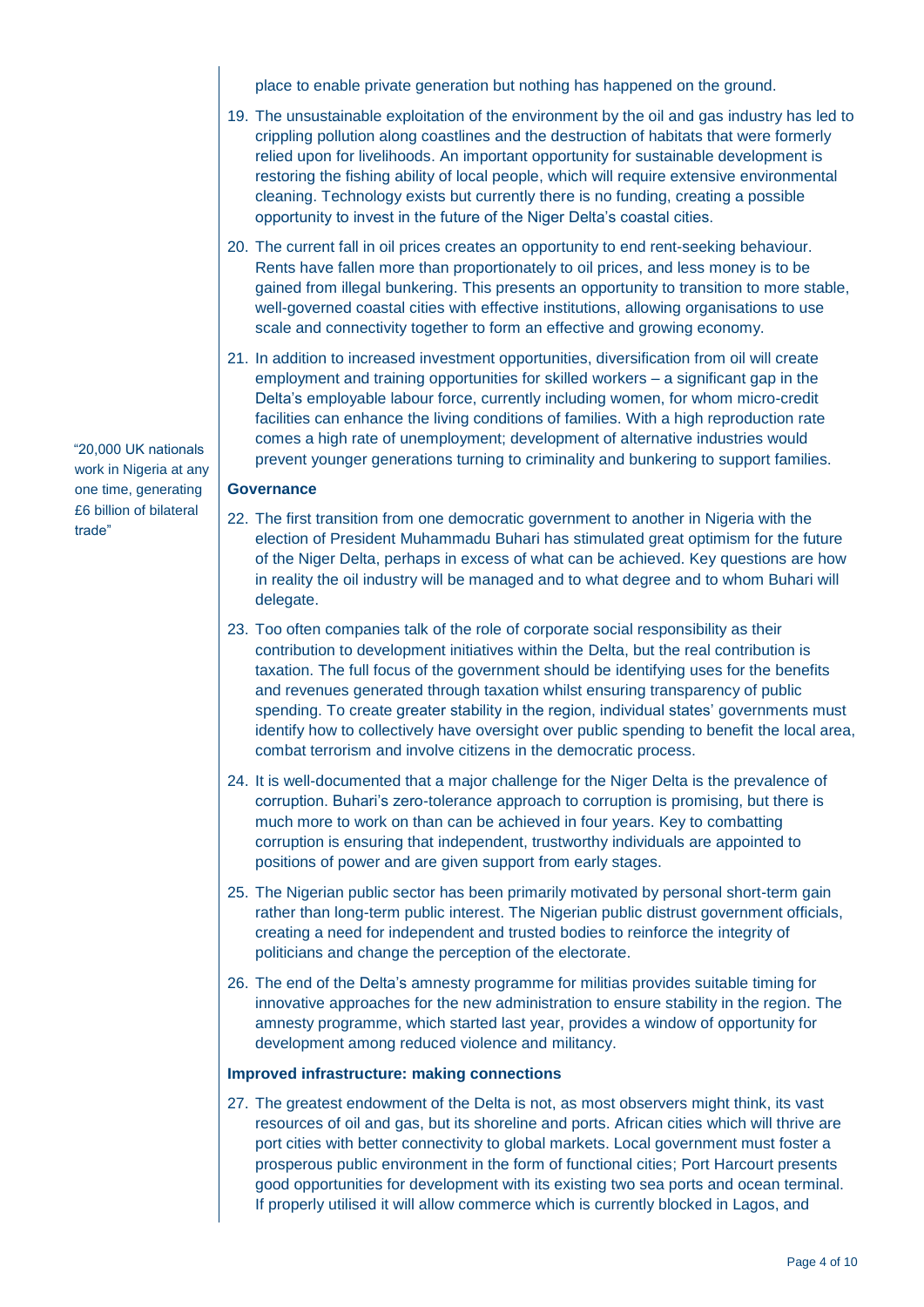enable local businesses to start up and be sustained.

- 28. Coastal cities are more manageable for development opportunities, striking a balance between connectivity and population density. Smaller cities have better opportunities for effective and efficient connectivity than larger cities. 'Typical' African cities aim for density at the expense of liveability. The most functional cities do not exceed five stories, with ground-floor businesses meeting the demand of the population above.
- 29. The lack of infrastructure is key to unlocking the problem of lack of development opportunities in the region. Trade within and outside the region is limited by current trading routes and complex trading zones. The African Union Commissioner is looking at economic integration and the planned summit is a step forward, but the double challenges of currency risk and lack of physical integration remain. The European model is not suitable for transferral to the Delta trading structure so new strategies must be drawn up.

### **Investment risks**

30. In recent years the Niger Delta region has benefitted from policy initiatives and interventions from the Federal Government and development partners, such as the Niger Delta Development Act of 1961, the Presidential Amnesty Programme for Exmilitants of 2010 and various skills training and vocational education projects. Yet, numerous challenges, including macroeconomic risk, socio-political risk and nonpassage of the Petroleum Industry Bill (PIB), continue to heighten business and investment risks and weaken growth potential and projects often remain unfinished due to lack of capacity, infrastructure, corruption or misappropriation of funds.

#### **Case study: Agri-business**

- 31. Three main challenges face agri-businesses in the Niger Delta region: creating an enabling environment, production and distribution risks and creating a prosperous market. Lack of infrastructure, such as electricity and road connectivity and limited access to fresh water – in addition to extra costs for necessary regulatory approval – lead to market actors being priced out of the agricultural sector. Raw materials bought from local, small-scale farmers often do not reach the quality standards and supply levels needed to meet export demands. Agri-businesses are often forced to start up supporting farms or source sufficient raw materials from larger farms in order to reduce production costs and ensure reliable supply. Lack of good quality information and data analysis has led to competitive advantage to a small number of firms, but has restricted wider mutually beneficial, market-driven competition.
- 32. The long pay-back time for investors in agri-business requires patient capital or deep pockets to finance what is traditionally low-profit sector; for example, analysis of CDC Group investment in agriculture over 30 years shows that projects go through two or three iterations of ownership before becoming profitable. Investments in agribusinesses require sensible financial analysis to determine whether generated profit will be able to cover borrowed funds. Governments and development organisations can consider the approach of investment and credit committees (who are mandated to preserve money) to take a longer-term view and who anticipate higher risk from agribusiness investments. These committees recognise the difficulty of the sector and build-in tolerance of financing and re-financing within investment proposals.
- 33. More training and capacity building initiatives are necessary to recruit commerciallyfocussed management to develop viable businesses in the Delta. Agri-business needs to be more attractive to the brightest and best among the local workforce.
- 34. Agri-business cannot solve all the problems of the Niger Delta, but through involvement, collaboration and support to the private sector, small businesses can provide incentives to invest and create jobs.
- 35. Constituting a large proportion of the Nigerian economy worth a total of over \$500

"Need to focus on creating profitability in the value chain and let the livelihoods follow"

"New appetite for investment can stem from the new administration's manifesto and public announcements"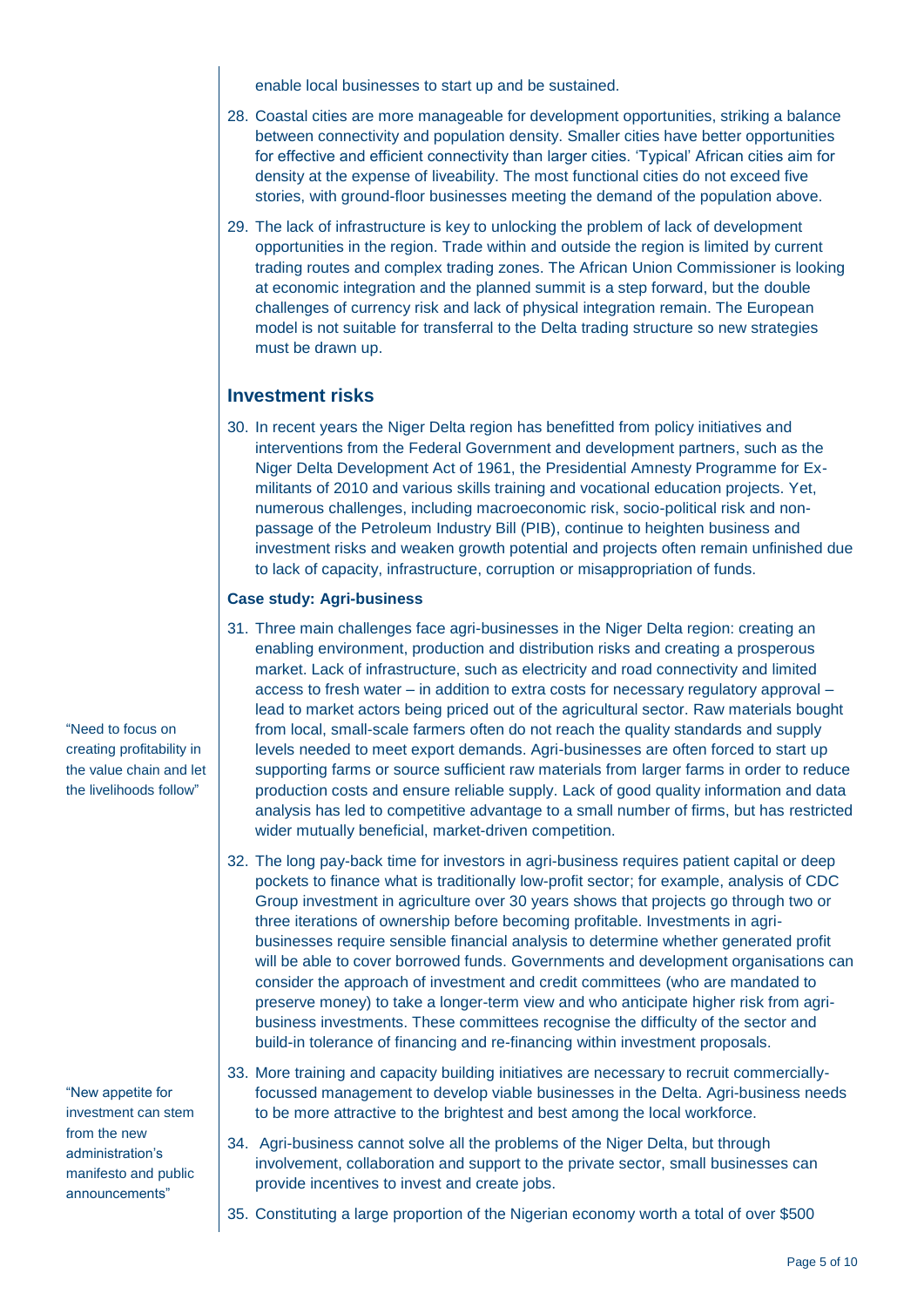billion, one dollar in every five is generated from agriculture, yet still more can be done to make the sector more profitable in the future. One suggestion was to bring in management from diasporas of Nigerians educated abroad.

#### **Opportunities for change**

- 36. To address the business and investment risks presented by the region it is essential that government at federal and state levels demonstrates exemplary leadership and political will. There is no shortage of initiatives and ideas to promote development within the region (e.g. power generation and street lighting), but government must show commitment to actionable targets. Initial focus should be on a selection of a few highly impactful projects that hold high promise for reducing regional business and investment risks.
- 37. The price of crude oil should be seized as an opportunity to rethink the future of the Niger Delta beyond petroleum. Instead, focus should be shifted to the natural agriculture and human resources of the Delta, such as cassava, rubber, fishery and light manufacturing, to create sustainable, labour-intensive jobs and promote inter- and infra-regional trade which is yet to be exploited.
- 38. Many civil society actors are left out of the equation of economic plans for the future. Engagement with civil society groups can lead to increased commitment from investors, businesses, educational institutions and local government to construct an environment to encourage development. Government should be at the core of conversations, but actions must be led by an engaged civil society network and businesses submitting themselves to common agreed leadership of one business institution.
- 39. National interests such as sport can be deployed to create a culture of peace and cultivate a passion for investment in the region, capturing engagement from primary school children to pursue education and from investors to realise the potential profitability of local businesses.
- 40. Corporate social investments made by international oil companies (IOCs) were once stimulated by risk mitigation to reduce levels of poverty and youth employment, leading to sustainable economic growth through investment in the future labour market. Recently these initiatives have become perceived by some as a public relations tool to enhance the reputation of the IOCs. Small companies should instead collaborate and cooperate to address shared risks from the perspective of the specific social issues which need to be addressed and resolved.

#### **Strengthening the economy through diversification**

#### **Access to energy**

- 41. The Niger Delta is suffering from 'energy poverty', with limited or no access to electricity for the majority of the population. Shell carried out research on access to energy in the Niger Delta region, involving embedding 8000 households and small- and medium-sized enterprises (SMEs) to better understand the market, the delta's energy needs, and what is available. Findings revealed that two thirds of households either do not have access to electricity at all or no more than four hours per day. In three states, 1.8 million households and almost one million SMEs rely on generators for power, spending on average ₦11,000-12,000 (approximately USD50) on maintenance every year. The survey revealed that citizens and businesses are willing to pay multiples of their current charge for a reliable and stable source of electricity, feeding into the energy market worth over USD800 million, and calling into question how citizens' money could be otherwise used to stimulate economic growth.
- 42. A severe lack of coordination has led to the large gap between demand and supply of energy in the Niger Delta. The Nigerian government invested in ten National Independent Power Projects; three of which are located in the delta region and are at

"What is the investment climate and major development factors in each of the states? … Let them compete with each

other in rankings"

 "One power station provides 650MW and can supply electricity for one million people (12-15% of energy needs)"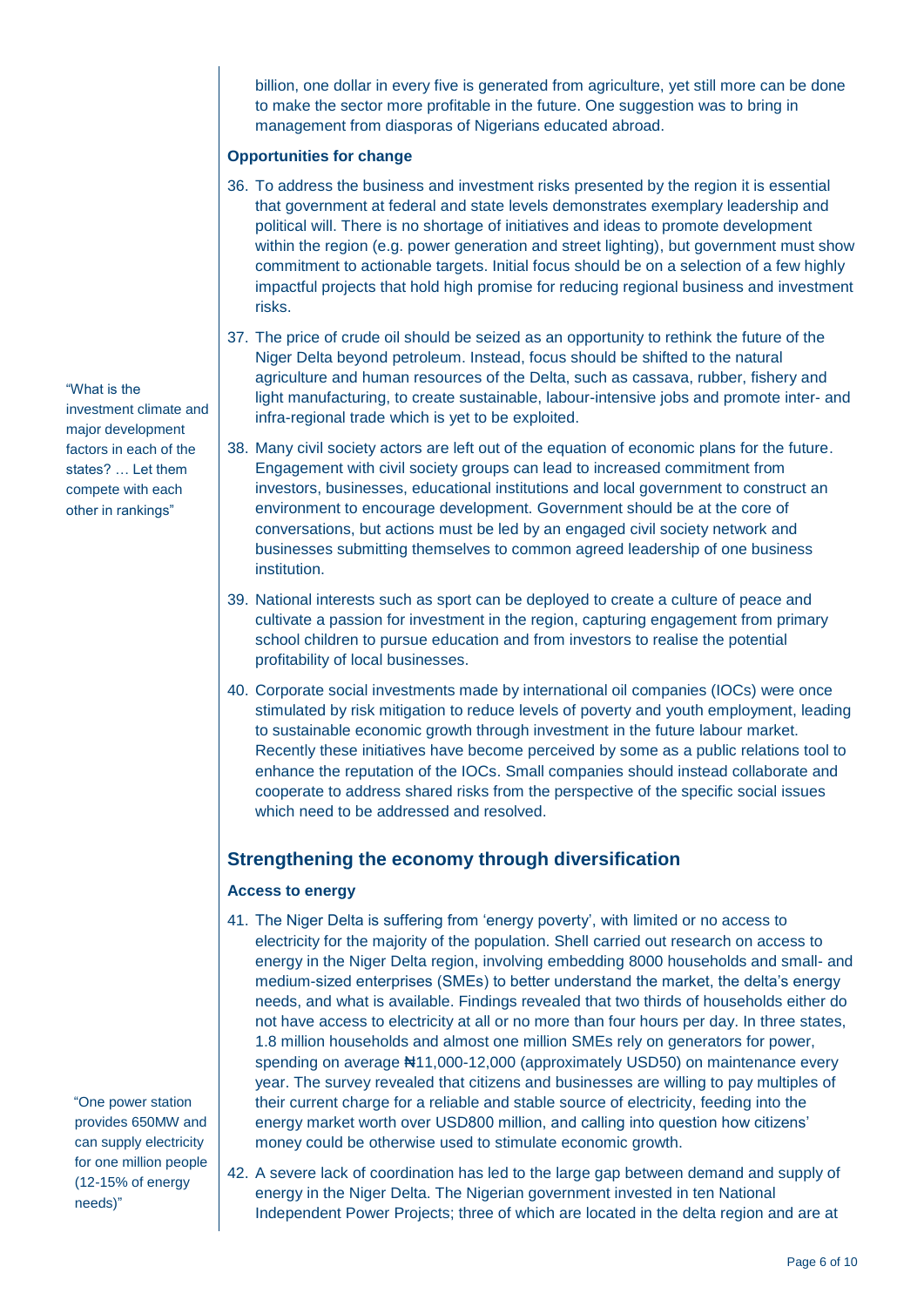the lowest stage of completion, creating the largest actual power deficit despite the abundance of available energy sources.

43. With seven million people in the delta region, the future is not in big power plants but small solutions, patient capital and greater access to funding. Entrepreneurs of wind, solar and hydro energy are investing in easily deployable solutions in the area; now there is a need to create a collaborative platform for entrepreneurs to share ideas and access market-based funds.

#### **Geospatial imagery**

- 44. Mapping and space imaging can play a significant role in the security domain to solve problems. Satellites can collect 20 million  $km^2$  of imagery per day, and can create a 50cm resolution image of the whole of Nigeria twice daily. Not reliant on solar illumination, satellites can collect images at night, use radar to see through clouds, and can even collect imagery in challenging or hostile environments, enabling them to identify bunkering activities and monitor barges moving into the Gulf of Guinea. Their automatic identification system makes it easy to identify, track and recognise suspicious activity of vessels over 1000 tonnes.
- 45. Technology cannot be used in isolation, but must be combined with civil security to eradicate illegal practices such as oil theft. Criminals are persistent due to financial necessity, so technology needs to be used in collaboration with other sectors to reduce demand and market value of illicit oil. Satellite imagery has been used successfully for monitoring actors on the ground, creating a 'pattern of life' through surveillance spanning up to 15 years, but the question is how to interpret and use it.
- 46. Satellite imagery is used for non-security purposes in East Africa as part of a rural economic stimulation programme. Imagery can be used in land tenure systems and to prove land proprietorship where traditional farming communities are unable to provide legal ownership to draw up title deeds. In the south west of Nigeria, programmes funded by the World Bank and African Development Bank have begun state-wide mapping to create a land property map.
- 47. Geospatial imagery can assist in managing and monitoring urban development; for example ensuring transportation routes are put in the right place at the right time, and are able to monitor population density, a tool which could be useful in evolving cities such as Port Harcourt. Three-dimensional spatial analysis can also identify suitable locations for alternative forms of energy production, such as macro-planning for best sites of a wind farm by identifying its proximity to electricity grid, sufficient elevation and best point of wind flow.
- 48. Training and capacity building initiatives are necessary to fully utilise the data collected. In the region the culture of not wanting to share information acts as an impediment to new initiatives. Teaching the local government and private sector companies to use new technology will enable them to overcome development challenges more easily. Using satellites once in orbit is a relatively low-cost means of increasing security and assisting development of new infrastructure projects.

#### **Agri-business**

- 49. Since Nigerian oil resources were identified, development has been limited in agriculture. Citizens and businesses grow crops, but lack of training and technology has led to only a small number farming the 34 million hectares of land available throughout Nigeria. Local farmers cannot afford to buy or rent tractors and the technology market is flooded with generic, counterfeit, substandard, or illegally imported goods, unable to facilitate running a sustainable business. Microchips in tractors can track location, usage and monitor correct operation and therefore mitigate risk to potential investment in small businesses.
- 50. Gaps in the value chain are not accessible to small farmers; one kilogram of potatoes is currently sold for treble the cost of those in Johannesburg and 1.5 times the price in the

"Google is undermining the power of imagery by using it just as a marketing tool"

"Nigeria has not signed up to any intellectual property protection to safeguard new technology of research and development companies"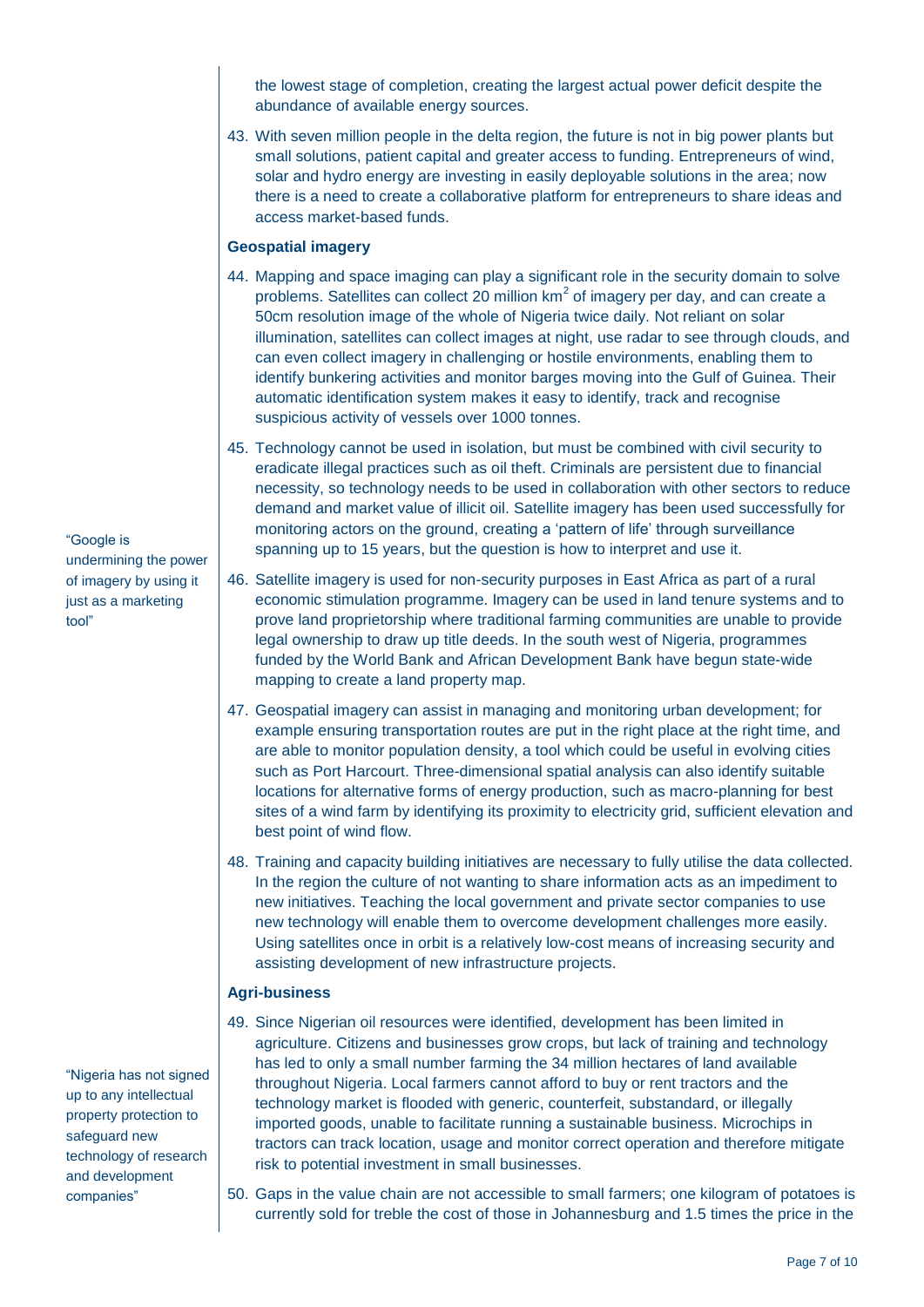UK, despite no cleaning or packaging processes. Small farms which are unable to produce and market crops in mass volumes suffer from increased production and manufacturing costs, resulting in high-cost products for sale to a population living on an average budget of USD2 per day. For microfinance institutions considering investing in small holder farms, businesses cannot promise a reliable rate of return and considerable profit margin. Farmers still use traditional farming techniques inherited from ancestors, produce a smaller yield than in Europe and have no collateral.

- 51. USD10-20 million has been spent on building a new rice mill, but it is only running at 30% capacity. With no raw materials the mill will be defunct from day one. Value chain partners need to be engaged to lift productivity by considering quality and consistent quantity over a significant period of time.
- 52. Five states in the Niger Delta were chosen for over 500 private-sector led demonstration days inviting 100-200 farmers to learn how to efficiently farm land at different times of year using new technology. Over 21,000 farmers were trained directly through the scheme, and over 129,000 were taught new skills indirectly through a stepdown process. The demonstration farms showed that yields can be increased by up to 92%, taking average yield for maize from two tonnes to four tonnes per hectare.
- 53. Through this scheme farmers were able to increase the quality and quantity of production from the mill to increase overall yield in Niger State by over 430%, proving that local government does not need to spend USD11 million per day importing rice and other vegetables which can be produced profitably within Nigeria.
- 54. Farmers were able to rotate rice farming and irrigation with cocoa production as a cash crop for export. Agriculture is not a sector for short-time investment; farmers needed one or two seasons to believe in the capabilities of new technology and adopt it themselves. But by using these modern farming methods, farmers could profit from meeting high standards of buying countries and investors could see long-term, sustainable growth in the form of returns.

## **Catalysing investments**

- 55. Access to financing and availability of sources of capital is a critical enabler of socioeconomic development, whether from development funds, or microfinancial or commercial banks. There is a significant 'missing middle' tier of finance for mediumand large-sized enterprises in the Niger Delta. There are many microfinancial banks for which regulation restrictions limit the maximum amount of investment, therefore narrowing funding sources for medium-sized enterprises whose proposals are too small for consideration from commercial banks.
- 56. In order to unlock existing capital, multinational companies must think creatively, not seeing themselves as investors in only particular sectors or through corporate social responsibility. Multinational corporations must coordinate with development partners and government to meet the missing middle of investment for medium-sized enterprises.
- 57. In order to seek capital from debt or equity investment in the Niger Delta region or for a specific project there must be a 'guarantee' of a return through interest or profit share. To tap into sources of capital the proposed deal must be bankable, creating a return profile to reach an agreement with potential investors. This is not necessarily restricted to a monetary return, but by achieving the right objectives and reaching the right compensation for all, such as technical assistance or consultation, strategic impacts or long-term partnership.
- 58. The most important ingredient is a good idea driven by good management to mitigate risk of project incompletion or unsettled debt. The highest risk money is at the early stages of project development, leading to start-ups needing five to seven years to get the project off the ground in order to later secure initial investment. Nigerian and foreign

 "From 2010, insurance and pension funds in Nigeria have accumulated \$9.27 billion of potential investment"

 "The Niger Delta is a wealthy area, but you need cash to unlock cash"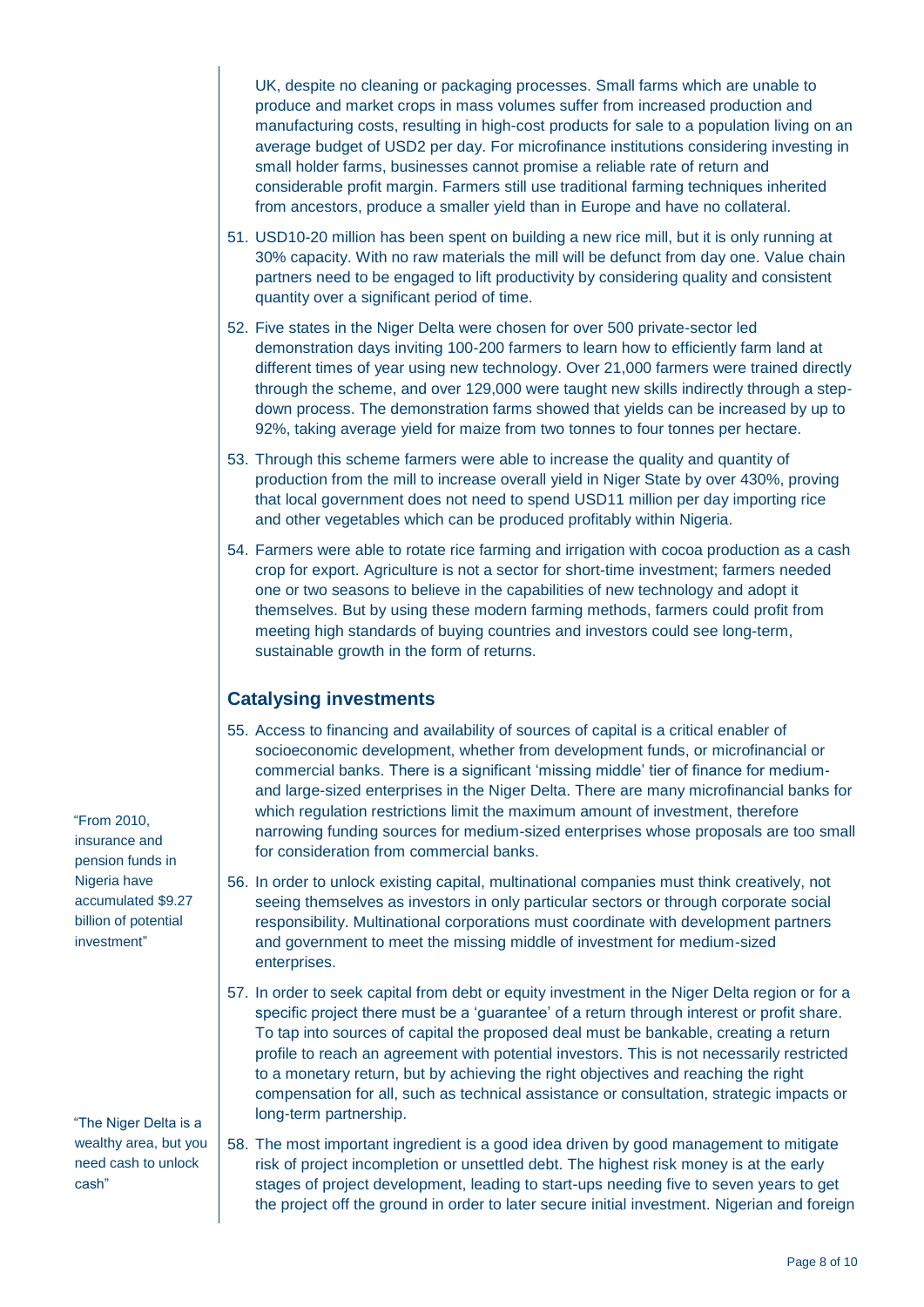banks will lend to well-structured projects once they foresee that the money can be repaid, often using equity to cover the risk over the long-term.

- 59. Despite the ongoing unrest, Nigeria is one of the fastest growing economies in the world, enabled by successive governments working to create an enabling environment for economic development. The Niger Delta needs the entire spectrum of small to large enterprises and projects, but larger infrastructure projects supplying power are at the basis of development in the region. However, infrastructure requires high upfront capital costs, with debt return only possible after 15-20 years and equity profit share even later.
- 60. Reasonably comprehensive and bespoke risk assessments are carried out on projects in the region, with all projects being analysed and negotiated individually to apportion risk. Every aspect of the project is analysed extensively, including its market, driving innovator, corporate governance and regulatory environment, all of which is an expensive exercise, but can be sustained in the delta as an inherently wealthy region. The most important factor to securing investment is partnership; opportunities for which need to be built over time as people are increasingly careful about reliability of financial partnerships.
- 61. Technical assistance is key to project preparation and driving start-up enterprises. Development banks can provide technical expertise and guidance to financial access to SMEs, such as how to present a project to commercial institutions and how to create a market where financial institutions can compete for funding at a cheaper rate.
- 62. Part of the challenge is not only a lack of financial expertise or technical assistance to fund new development, but willingness and attitude of parties to strike a deal where financial returns are uncertain. Some enterprises are turning technical assistance into an equitable stage in the company to form a social and financial return on investment; however, this creates uncertainty around what exactly the equity share translates into in terms of assistance. Some international entities are pushing the question of how to use the greatest asset of labour and technical assistance to invest into a company to increase yield and dividends and therefore fill the 'missing middle'.

### **Conclusion**

- 63. The fall in oil prices and its impact on a reduction in rent-seeking behaviour in the Niger Delta, (not only in the public and private sectors but also at community level) should be seized as a unique window of opportunity to change thinking and encourage wider development without increasing the region's dependency on the oil industry. All development actors in the region must recognise shared responsibility to find ways to collaborate to address rent-seeking behaviour and promote economic diversification before oil prices rise again. Despite challenges, the amnesty programme has created a window of peace to work in and change current approaches to peacebuilding in the region. Government, corporate and civil society actors must take advantage of these timing opportunities before both dynamics change again.
- 64. Training in development principles and value chain analysis is essential for upscaling SMEs and successfully securing investment. Focus needs to be on improved coordination, communications and information between market actors to use existing data and analysis to best effect by those best placed to do so. Understanding and answering data needs can be best facilitated through creation of online intelligencesharing platforms which can create mutually beneficial relationships and competition between market actors to unlock investment opportunities.
- 65. There is a need for other governments to look for other ways to finance infrastructure in the region by tapping into the capital market and financial institutions to drive infrastructure development in the delta. There is not a shortage of capital in the region, but all projects must be seen as profitable to potential investors, providing a form of short- or long-term return. Importantly, technical assistance can also be structured

"Nigeria 2020 is not a cake for all of us to cut and share, but a cake we should all bake together"